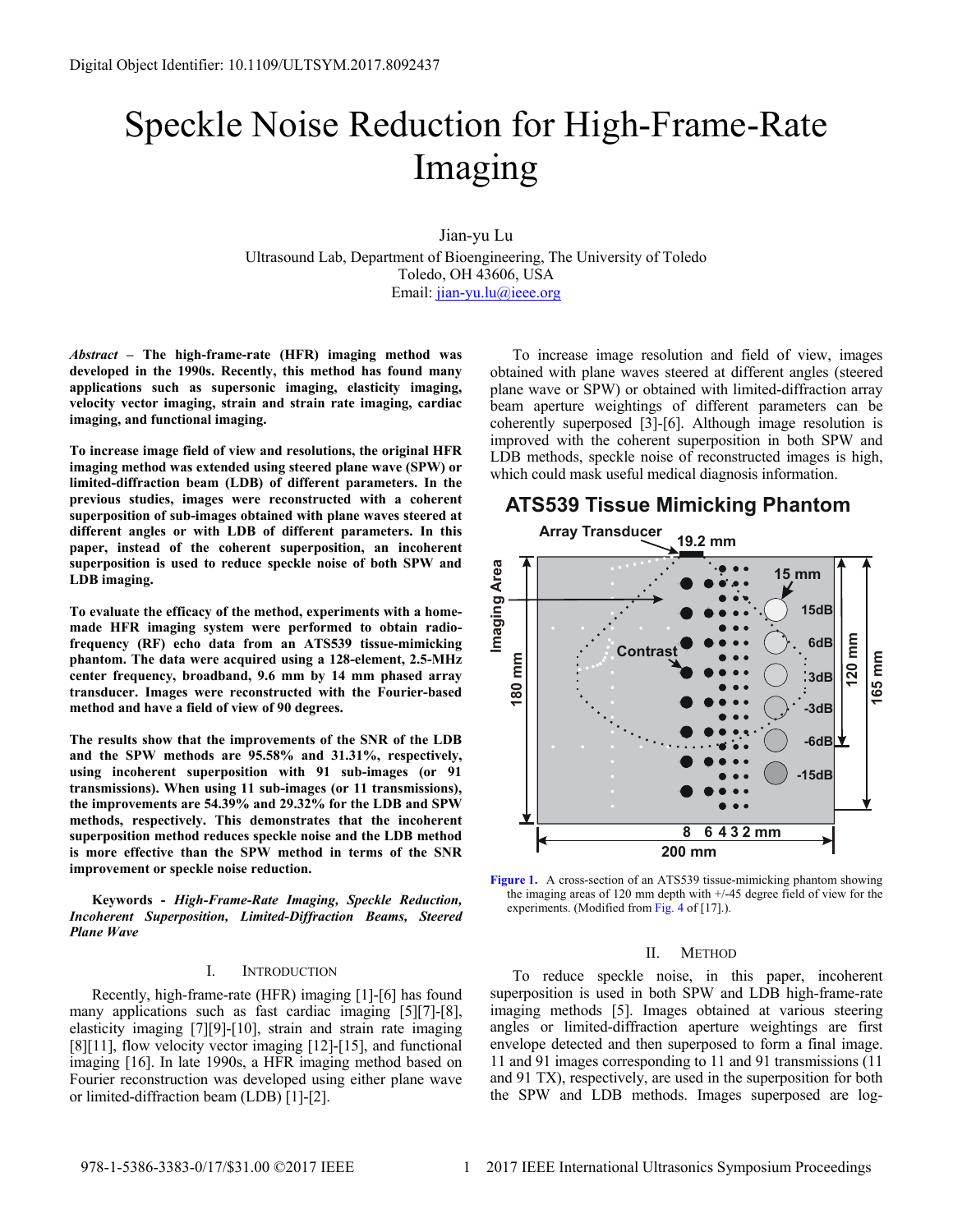compressed to a 50-dB dynamic range for display. The images reconstructed have a width of 153.6 mm and a depth (vertical direction) of 120 mm, with a 90-degree field of view. The Fourier method is used in image reconstruction [1]-[2].

### III. EXPERIMENT

To evaluate the efficacy of the speckle reduction method, experiments were performed. During the experiments, a homemade high-frame-rate imaging system was used [5]-[6]. The imaging system has 128 independent transmitters that are capable of transmitting +/-144V arbitrary waveforms and has 128 receive channels. The transducer used has 128 elements and a center frequency of 2.5 MHz. The transducer has a pulseecho (two-way) bandwidth of about 58% of the center frequency and was excited with about a 1.5-cycle sine wave. The dimension of the transducer aperture is 19.2 mm and the width in elevation is 14 mm. The ATS539 tissue–mimicking phantom in Fig. 1 was used for the experiments [17].



Speckle Reduction with Incoherent Superposition

**Figure 2.** Images obtained with the coherent ((a) and (c)) and incoheren ((b) and (d)) superposition of 11 sub-images (corresponding to 11 transmissions or 11 TX) recontructed with the steered plane wave (SPW) ((a) and (b)) and limited-diffraction-beam (LDB) ((c) and (d)) methods.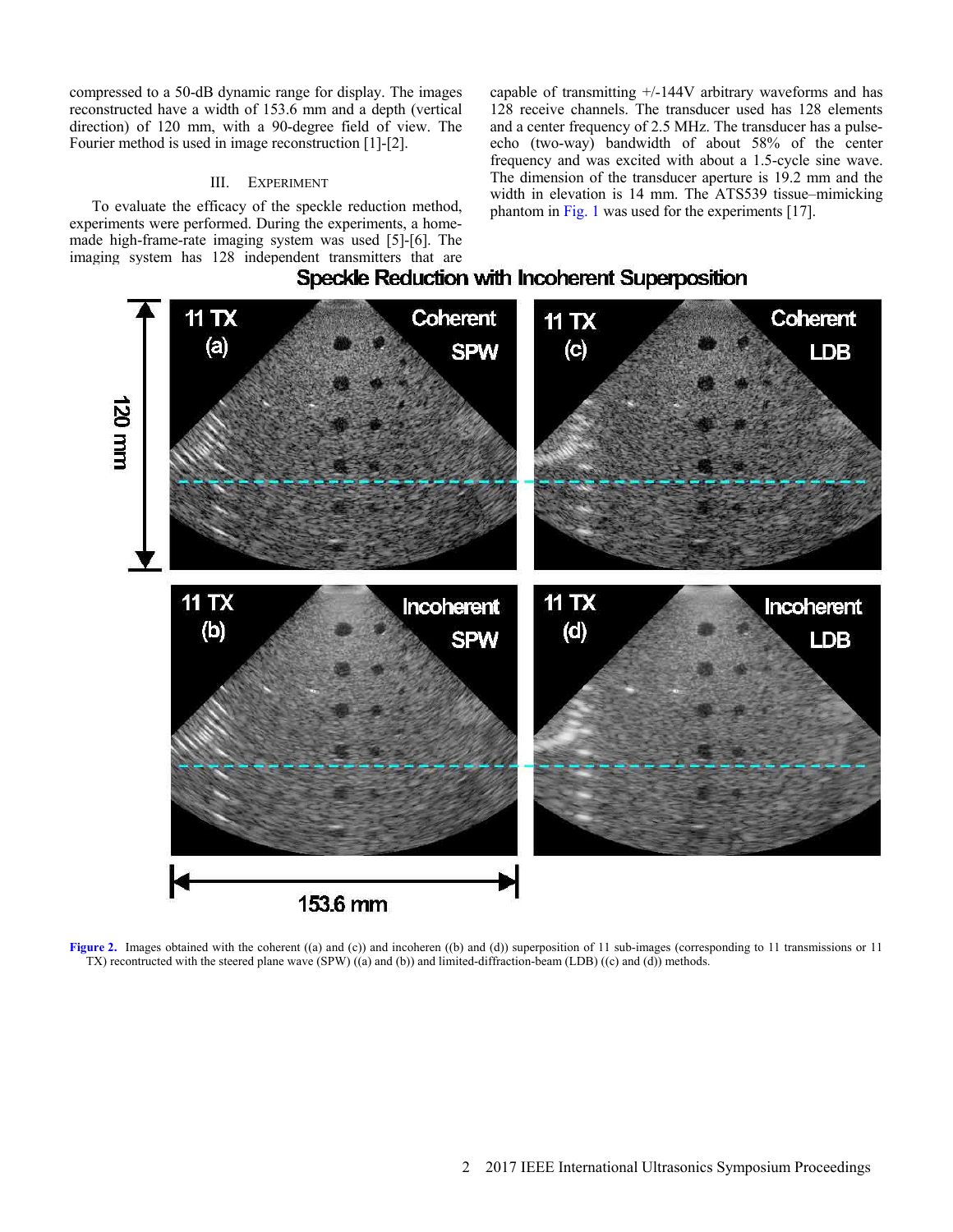

# Speckle Reduction with Incoherent Superposition

**Figure 3.** Images obtained with the coherent ((a) and (c)) and incoheren ((b) and (d)) superposition of 91 sub-images (corresponding to 91 transmissions or 91 TX) recontructed with the steered plane wave (SPW) ((a) and (b)) and limited-diffraction-beam (LDB) ((c) and (d)) methods.

## IV. RESULTS

With 11 transmissions (or 11 sub-images), images reconstructed with coherent and incoherent superposition are shown in the top (Figs.  $2(a)$  and  $2(c)$ ) and bottom (Figs.  $2(b)$ ) and  $2(d)$ ) rows, respectively; and images reconstructed with SPW (Figs. 2(a) and  $2(b)$ ) and LDB (Figs. 2(c) and  $2(d)$ ) are shown in the left and right columns, respectively. With 91 transmissions (or 91 sub-images), the results are shown in Fig.  $3$  with the same image layout of (a), (b), (c), and (d) as those in Fig.2.

The signal-to-noise ratios (SNRs) (average of pixel values divided by the standard deviation) calculated along the horizontal dashed lines (cyan color) for 11 transmissions are 39.28 and 45.40, respectively, for SPW and LDB images obtained with the coherent superposition (see Table 1). The calculations were done before the log-compression of images. The SNRs are increased to 50.79 (24.32% improvement) and 70.10 (54.39% improvement), respectively, for SPW and LDB images obtained with the incoherent superposition. For 91 transmissions, the SNRs are 41.33 and 39.22 for SPW and LDB images respectively with the coherent superposition. The SNRs are increased to 54.27 (31.31% improvement) and 76.72 (95.58% improvement), respectively, for SPW and LDB images obtained with the incoherent superposition.